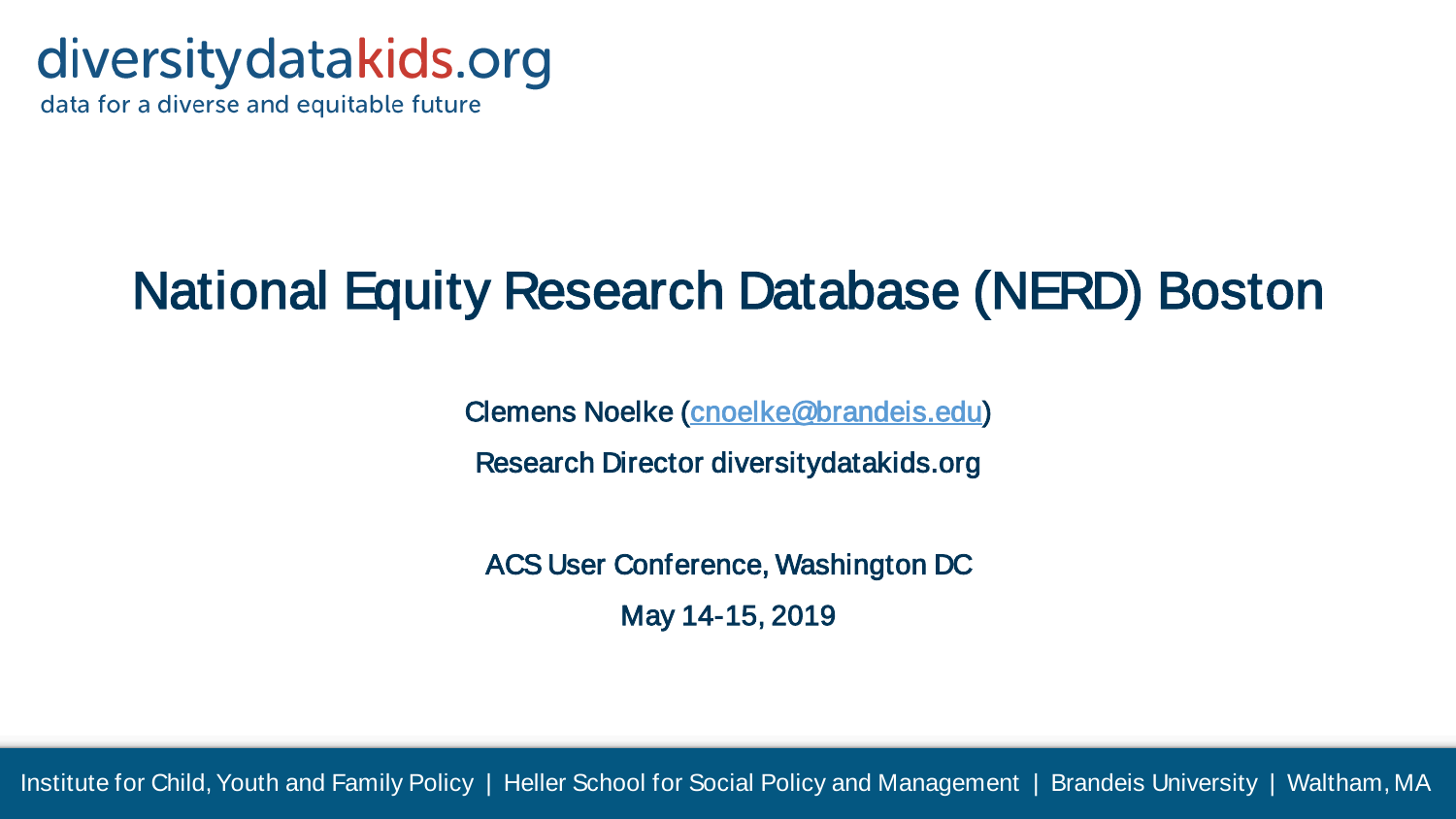### Team, Partners and Funders

#### Team at Heller/Brandeis

PI: Dolores Acevedo-Garcia

Professor of Human Development and Social Policy, and Director of the Institute for Child, Youth and Family Policy, Brandeis University

Nick Huntington, Yu-Han Chen

**BRANDEIS UNIVERSITY** 

# The Heller School

**FOR SOCIAL POLICY AND MANAGEMENT** 

Funding from the W.K. Kellogg and Robert Wood Johnson Foundations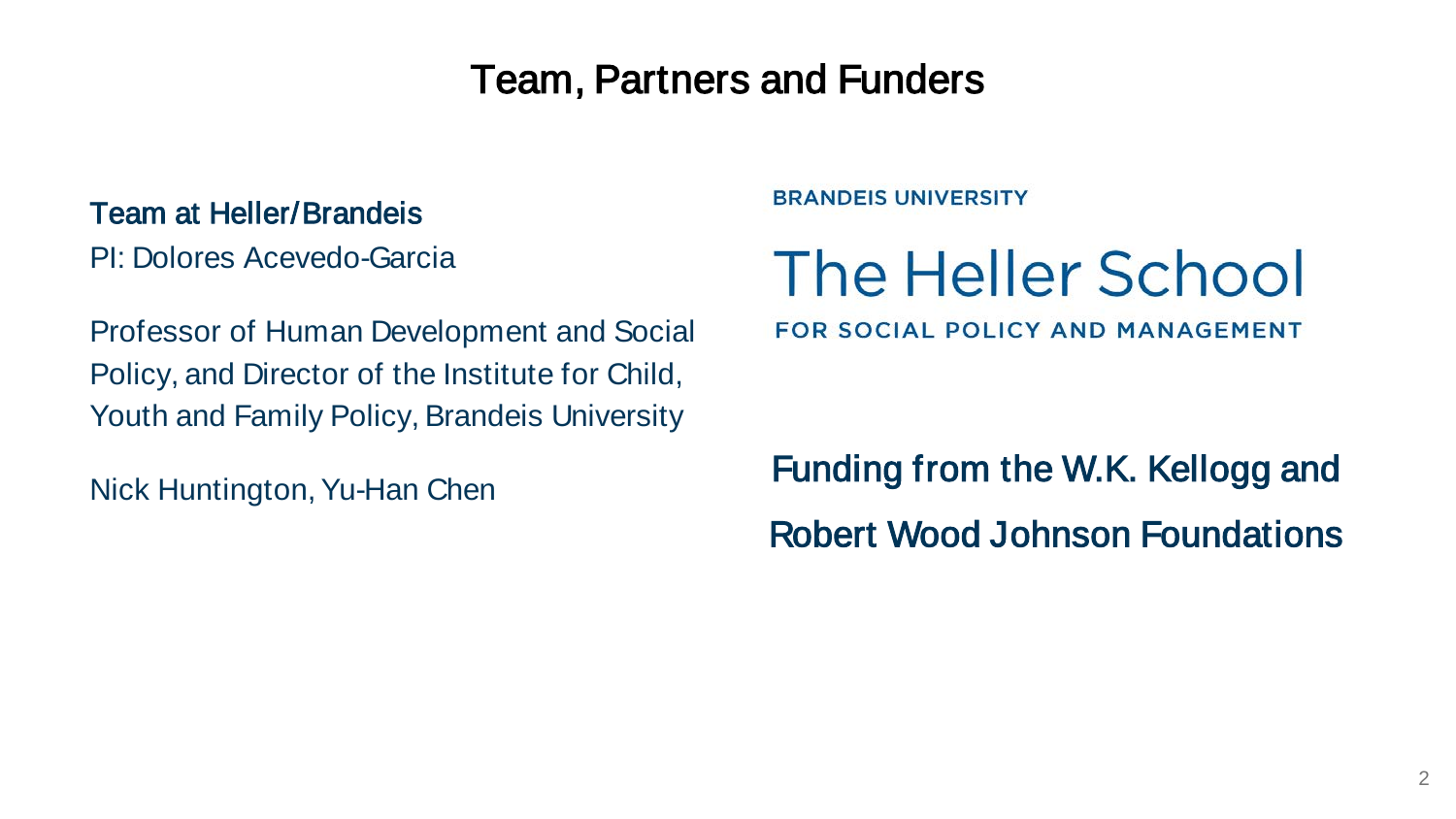### Why NERD Boston?

Measure trends and racial/ethnic inequities across Boston metro area geographies

- All metro area census tracts and 17 Boston neighborhoods
- All metro area municipalities
- Context: Metro area, Mass achus etts, New England, Northeast, Nation

303 indicators covering a wide range of s ubjects including demography, education, employment, health, hous ing, earnings , ances try, commuting and more.

160 of its 303 indicators available by race/ ethnicity

Bas ed on American Community Survey, 1-year and 5-year data

Free and open to the public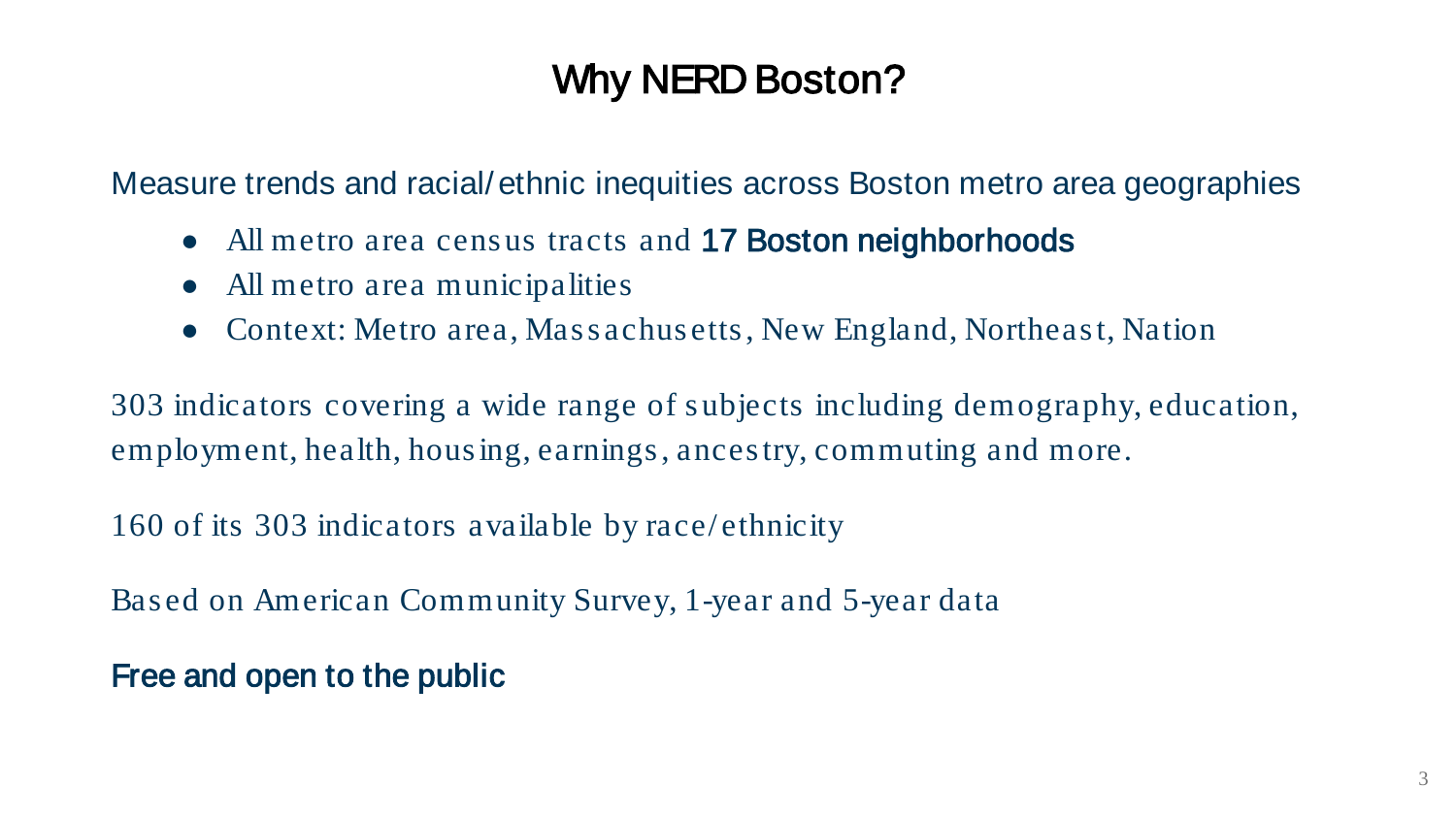### More Meaningful Summary Levels

- Alls ton (4 census tracts)
- Brighton  $(13)$
- Central  $(21)$

Back Bay, Beacon Hill, West End, North End, Downtown, Chinatown, South Boston Waterfront

- Charles town  $(6)$
- Dorchester Central (19)

Fields Corner, Bowdoin, Codman Square, Uphams Corner

Dorchester North/South (11)

Columbia Point, Ashmont, Neponset

- East Boston  $(13)$
- Fenway/Kenmore/LMA $(9)$
- Hyde Park  $(8)$
- Jamaica Plain (13)
- Mis s ion Hill  $(4)$
- Mattapan  $(6)$
- $R$ os lindale  $(8)$
- Roxbury  $(16)$
- South Boston (11)
- South End  $(9)$
- West Roxbury (7)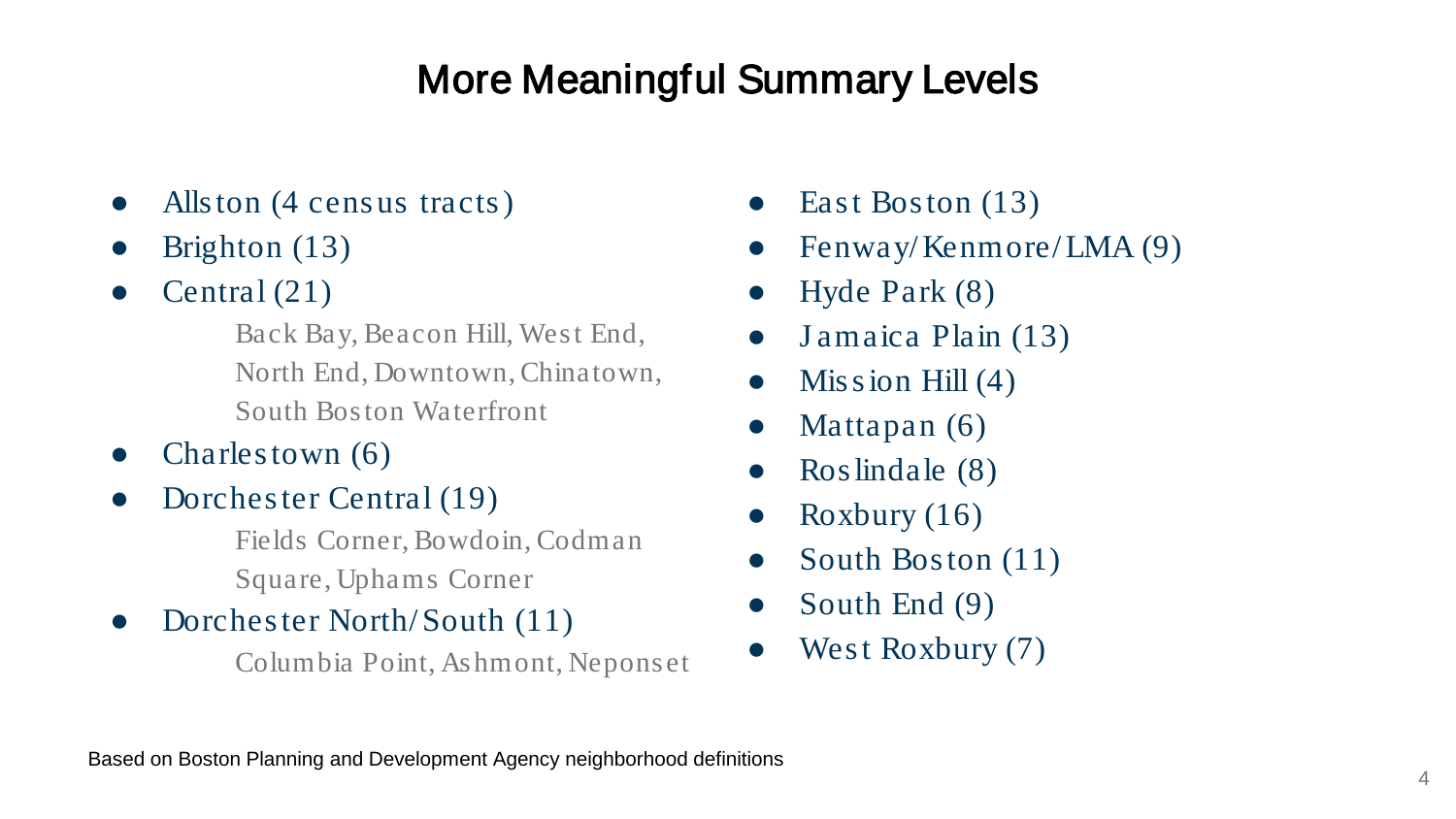### More Reliable Estimates

|                                   | Median 90% Margin of Error,<br><b>All NERD Percentage Indicators</b> |                                          |                            | <b>Median</b><br><b>Unweighted</b><br><b>Sample Size</b> |
|-----------------------------------|----------------------------------------------------------------------|------------------------------------------|----------------------------|----------------------------------------------------------|
|                                   | All<br>estimates                                                     | Non-<br><b>Hispanic</b><br><b>Whites</b> | <b>Persons</b><br>of Color | <b>Total</b><br><b>Population</b>                        |
| <b>Census Tracts</b><br>$(N=178)$ | 16.6                                                                 | 10.2                                     | 17.6                       | 249                                                      |
| <b>Neighborhoods</b><br>$(N=17)$  | 6.1                                                                  | 3.2                                      | 6.0                        | 2,354                                                    |

Source: NERD Boston, based on 5-Year ACS Summary Files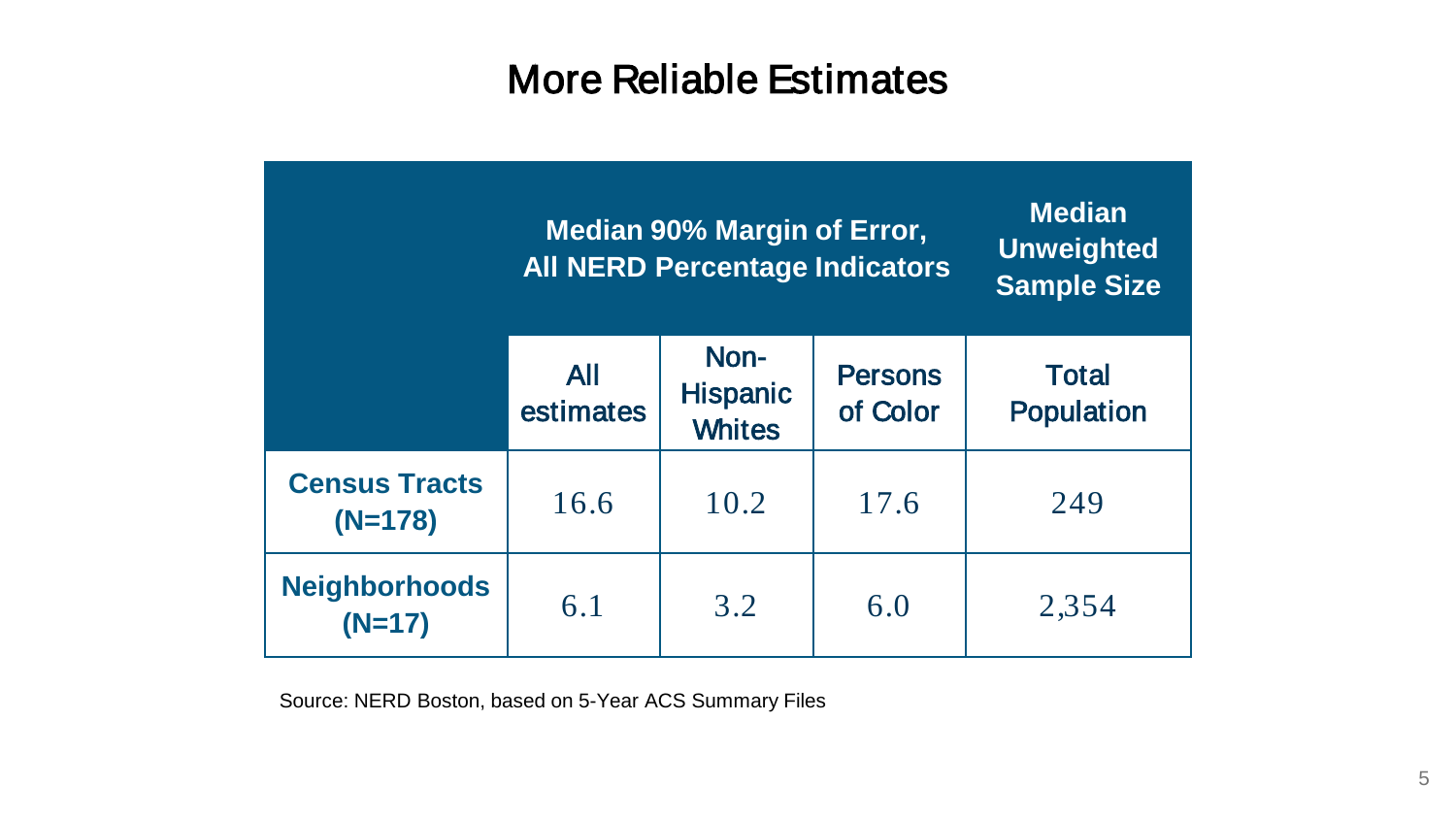### Percent With College Degree in Eas t Bos ton

Adults Aged 25+ with a College or Higher Degree. His panic or Latinos, non-His panic whites , and total population

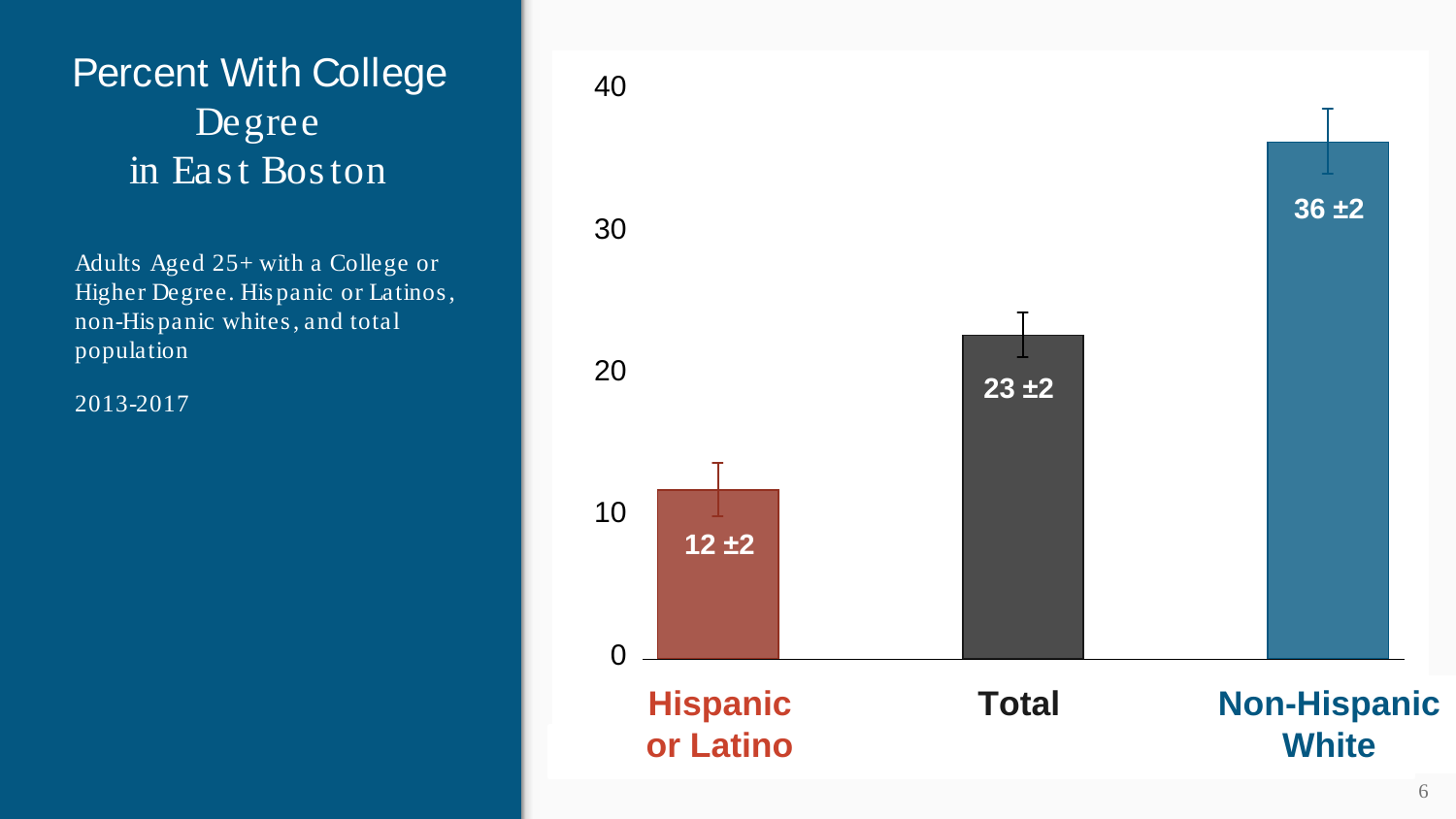### Percent with College Degree, His panic or Latinos

17 Bos ton Neighborhoods

His panic or Latino Adults Aged 25+ with a College or Higher Degree.

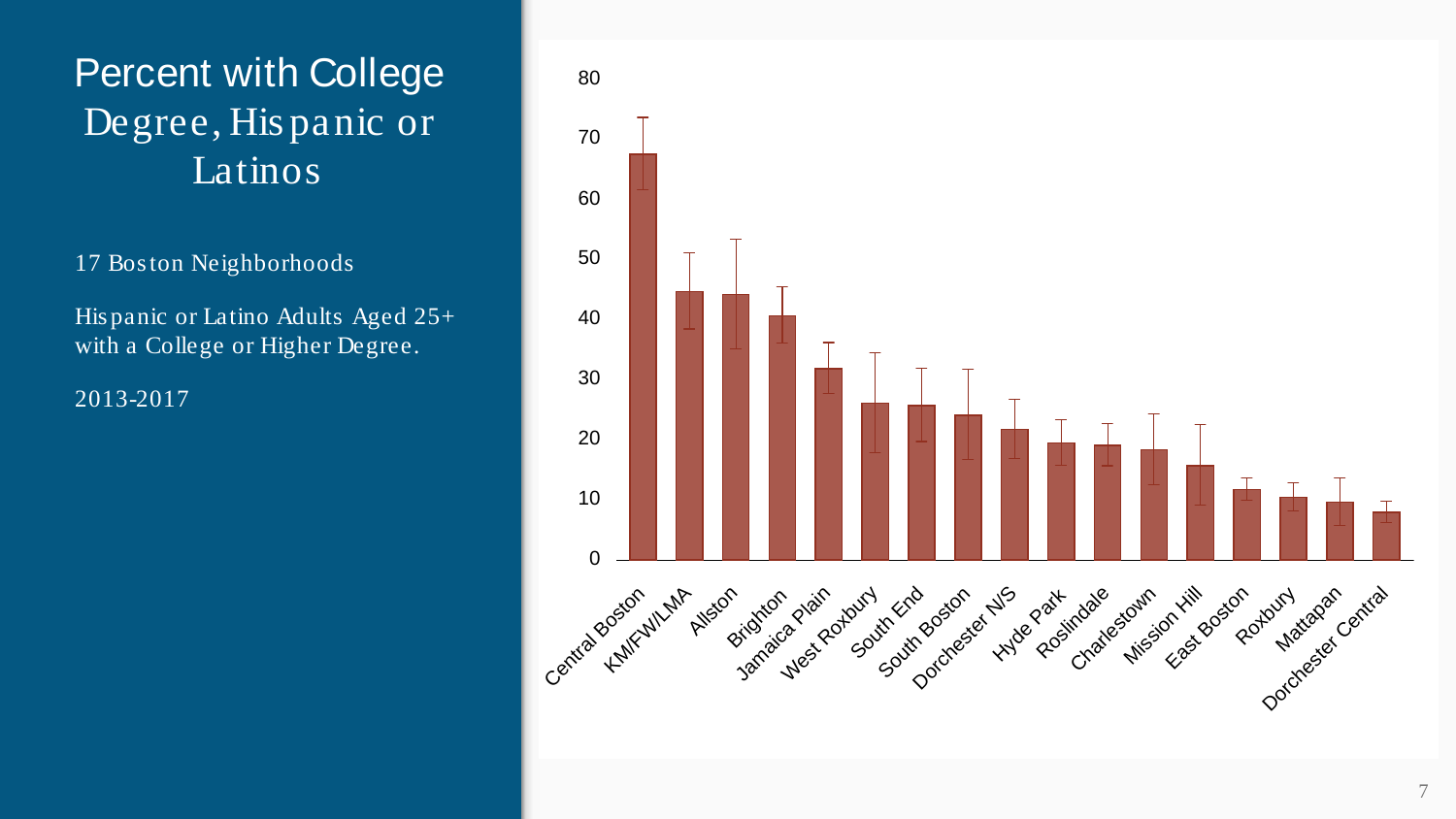

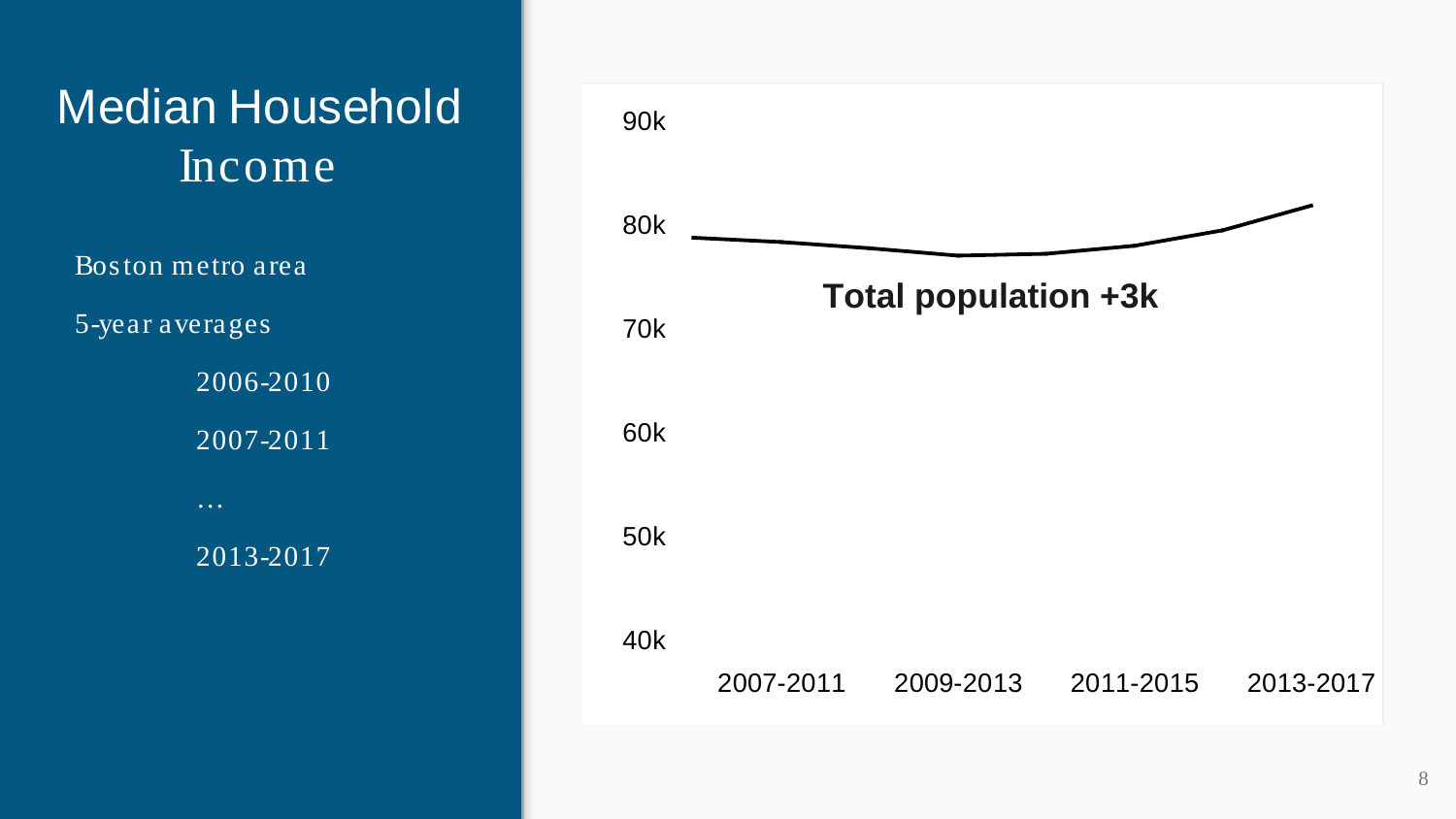

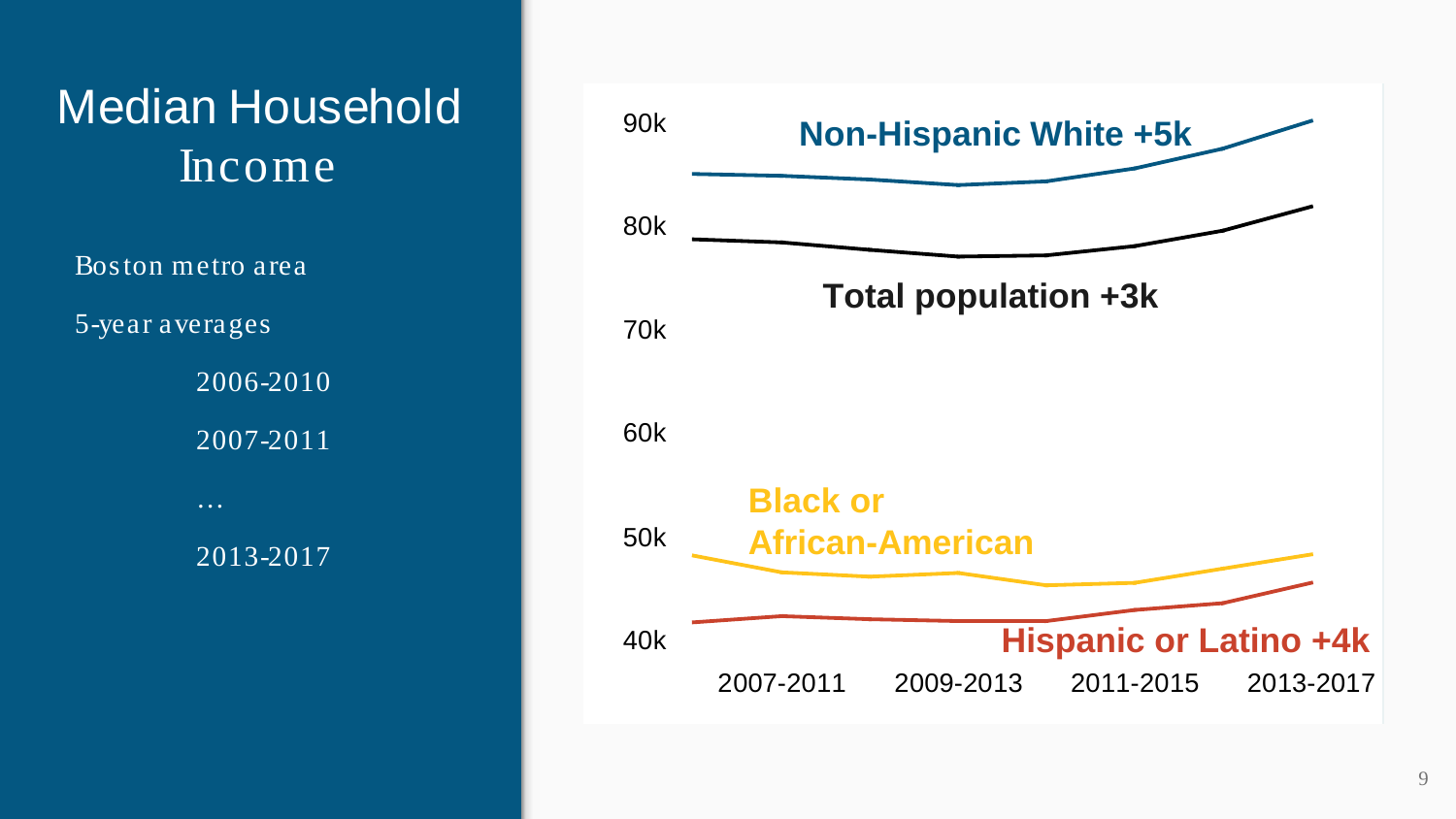#### Total population

Metro area municipalities and Boston neighborhoods, ranked by median household income

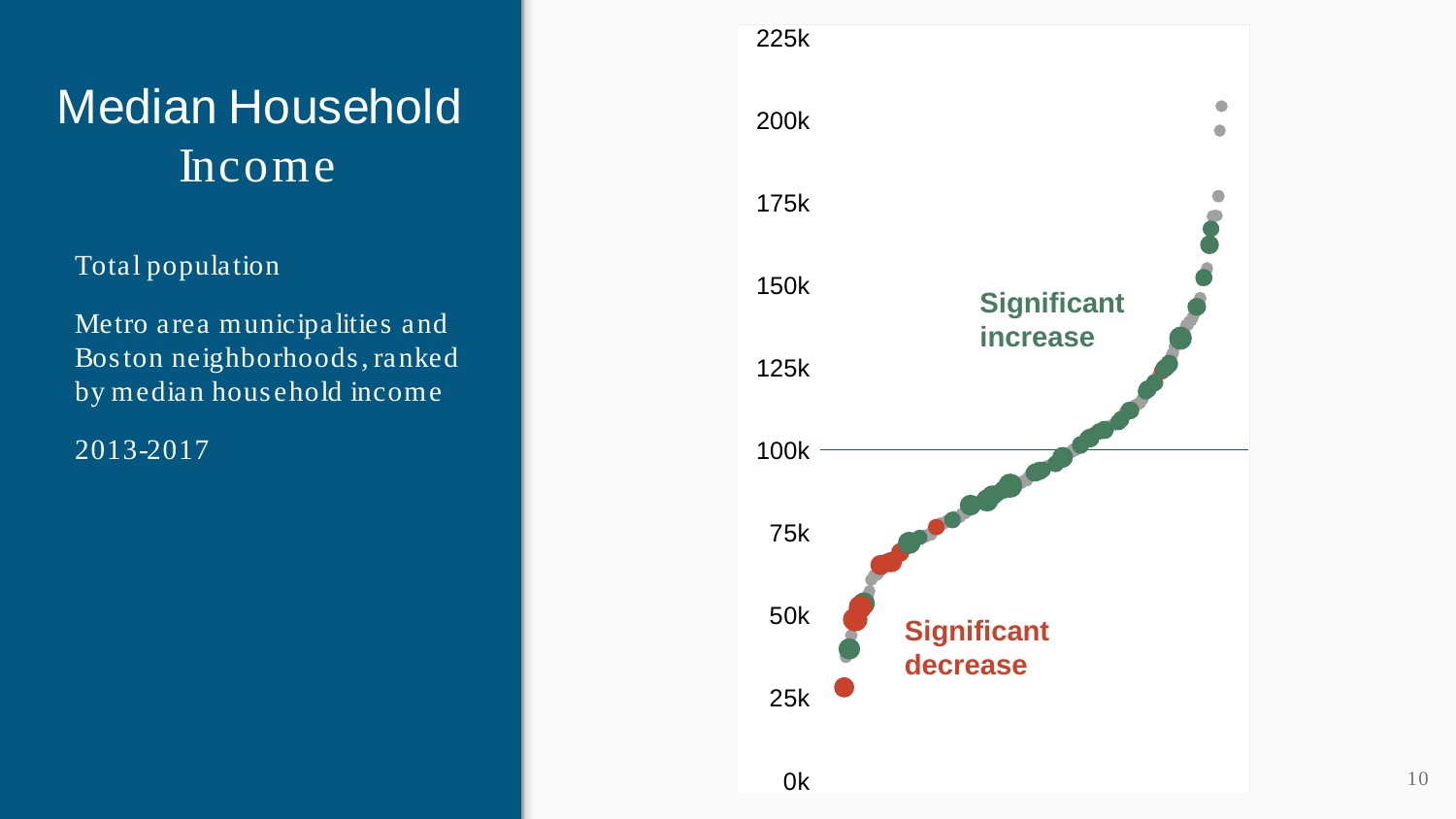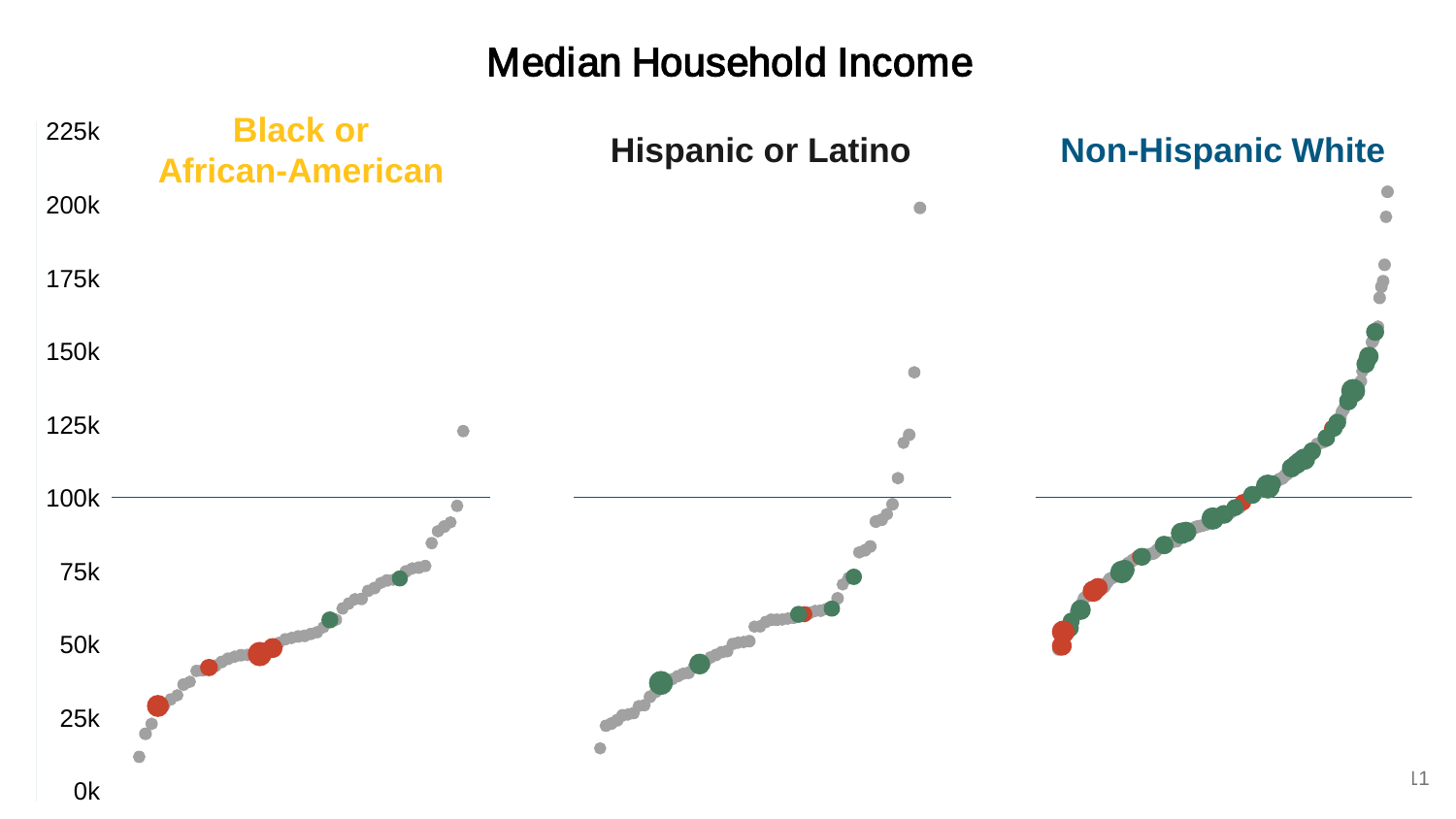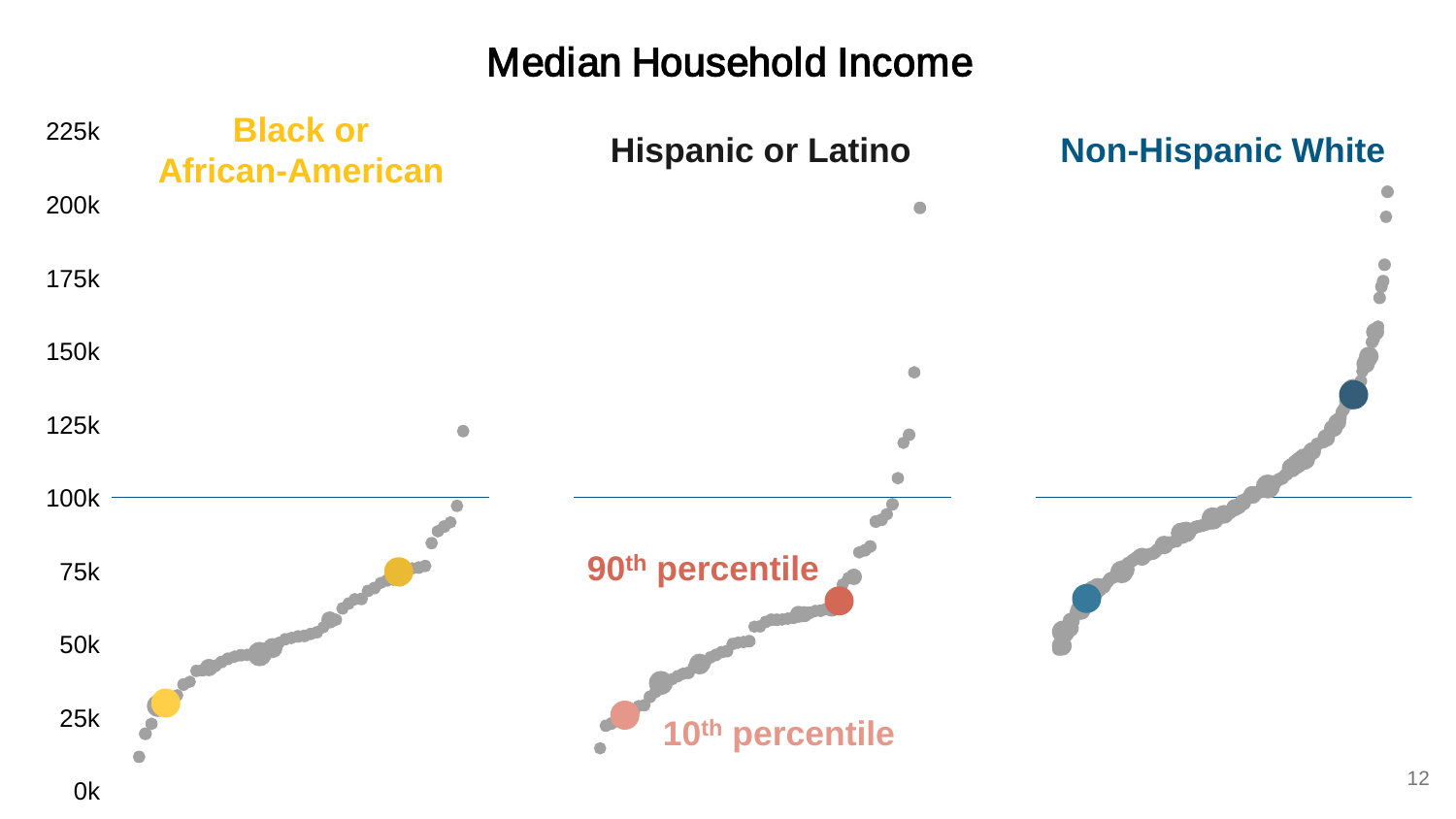10<sup>th</sup> and 90<sup>th</sup> percentiles of the median household income distribution across municipalities and Boston neighborhoods

Black or African American, Hispanic or Latino, and non-Hispanic White households

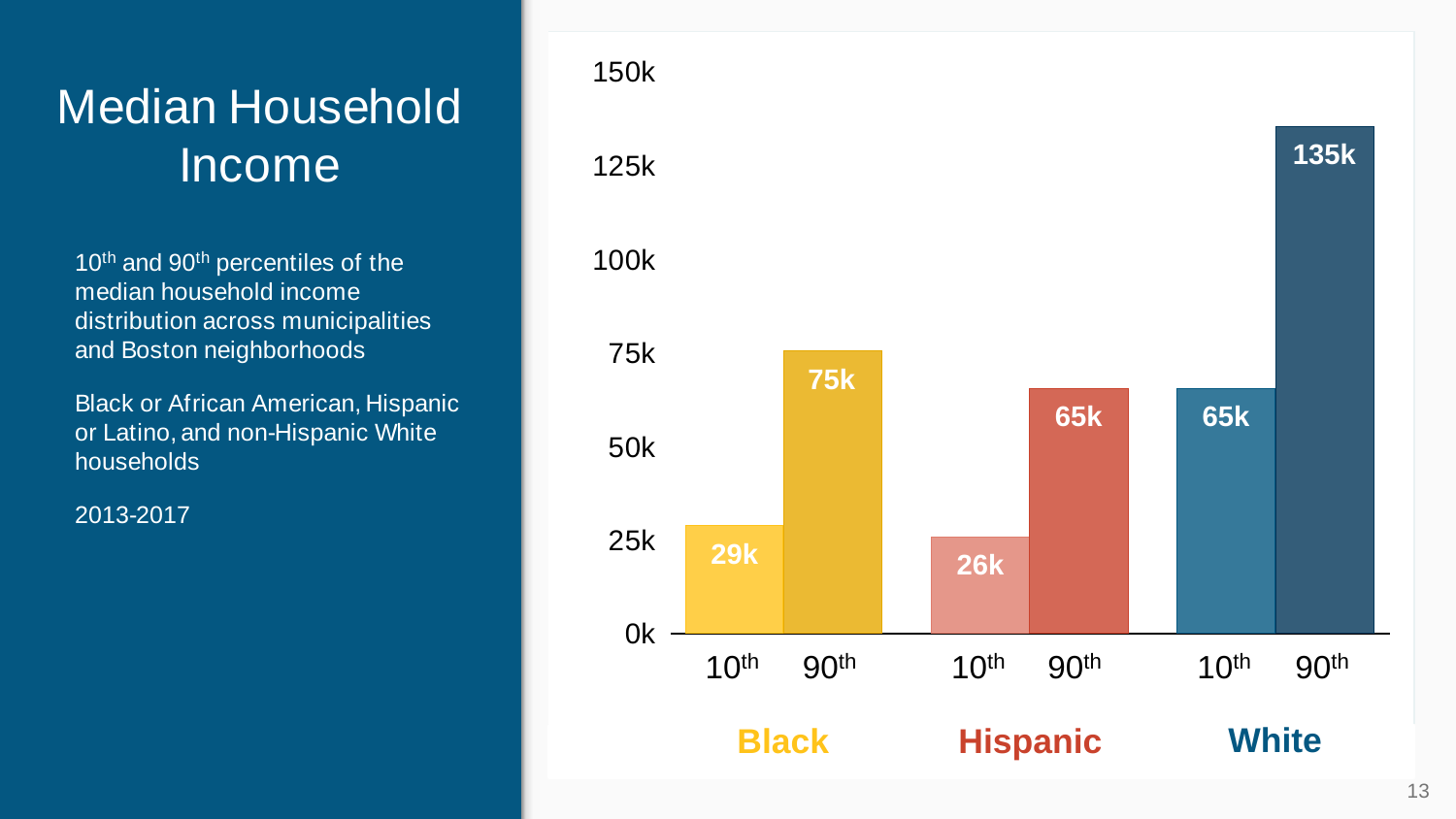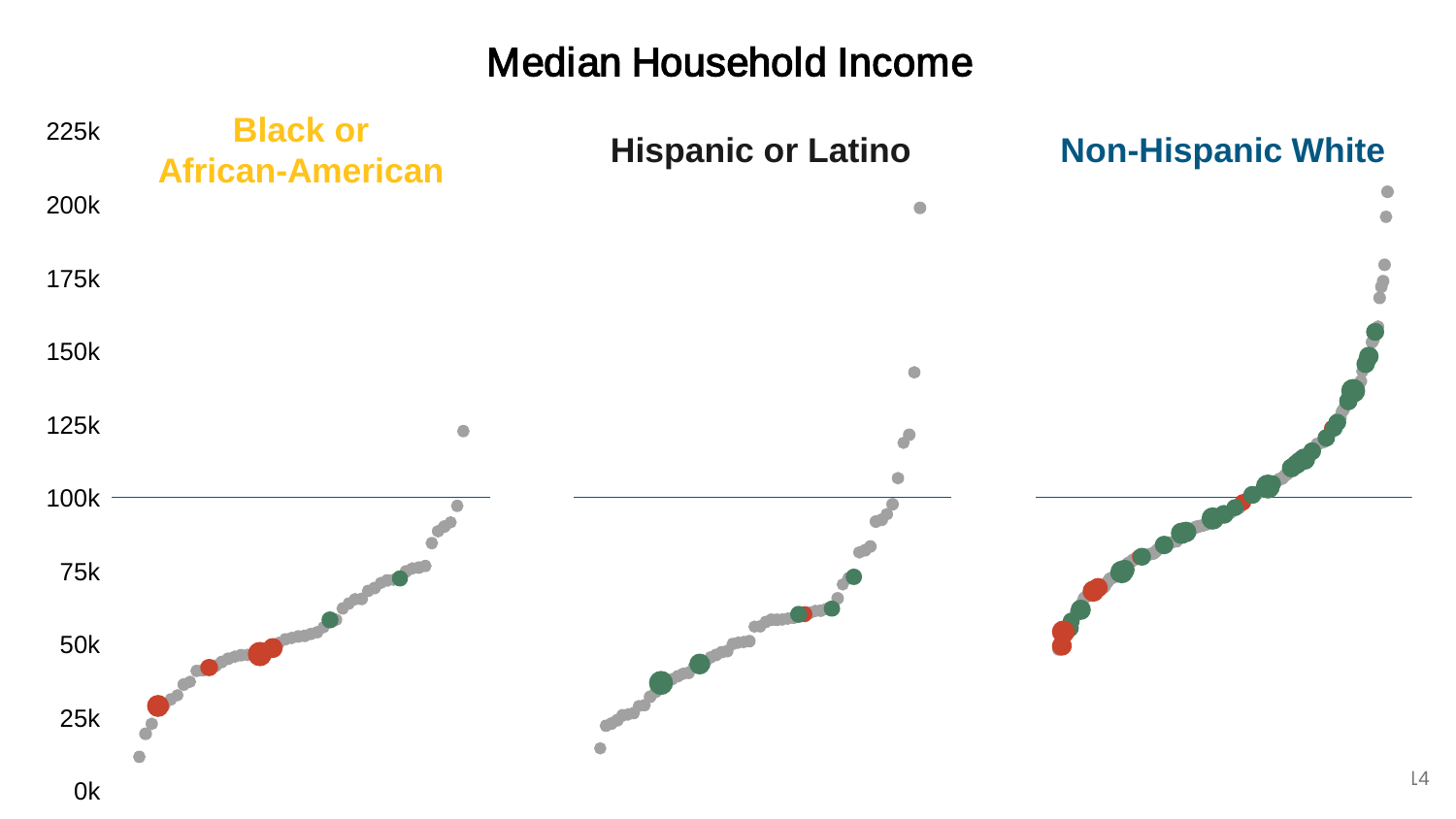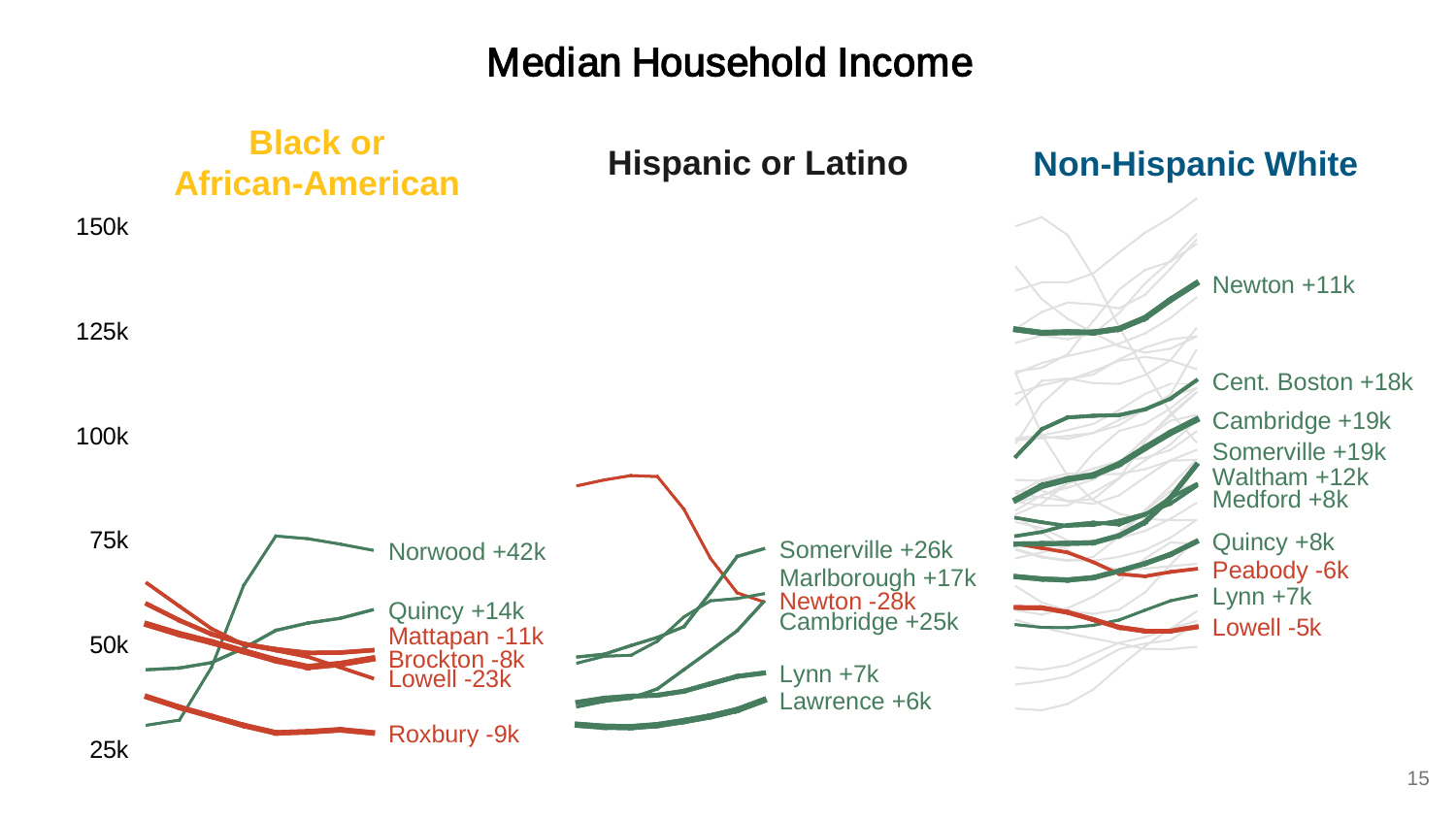### Why NERD Boston?

Meas ure trends and racial/ ethnic inequities across Boston metro area

- Cens us tracts , Bos ton neighborhoods , municipalities
- Context geographies

303 indicators (160 by race/ethnicity)

Based on American Community Survey, 1-year and 5-year data

# Free and open to the public!

http://icyfp.brandeis.edu/research/nerd/nerdboston.html

Shortened URL: bit.ly/NERDBoston

Contact us: info@diversitydatakids.org